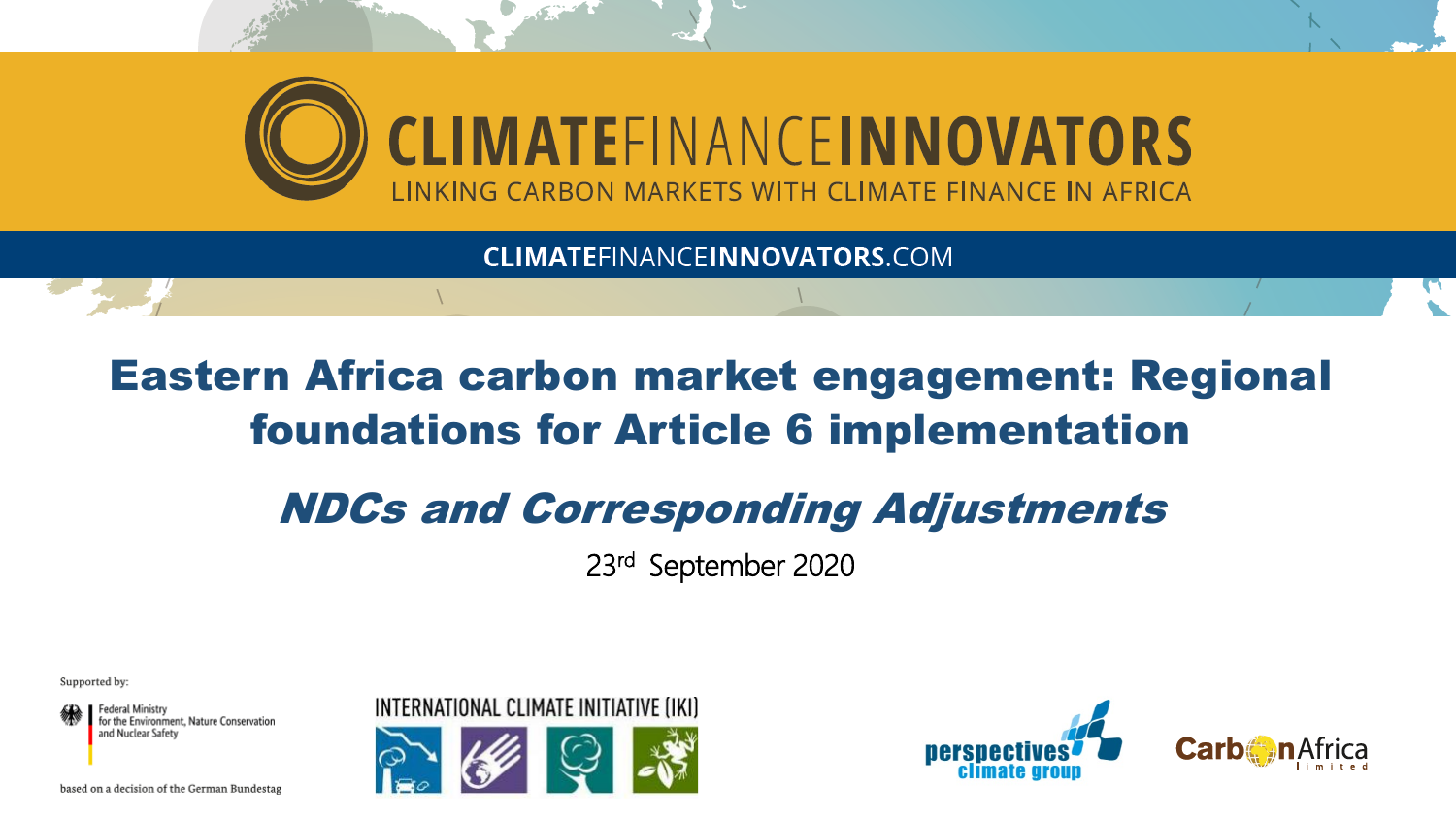# Double counting can take different shapes!



## **Double issuance**

- Verification, easy to deal with

# **POUDLE Claiming**

- Accounting, more complex (activities may claim units for adaptation/SDGs)

### **Double use**

- Registry use, ideally of a global registry

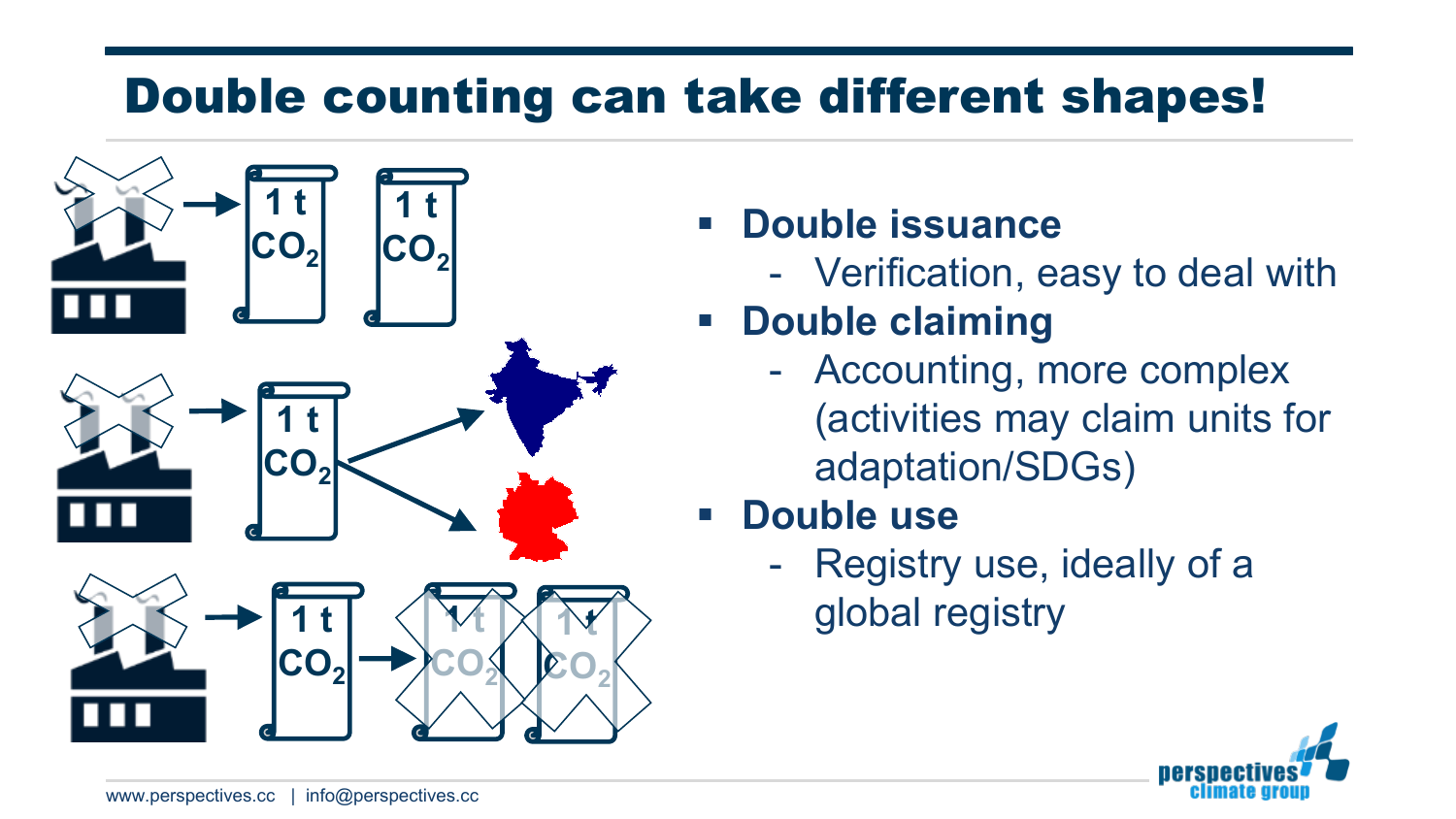## Corresponding adjustments upon ITMO transfers

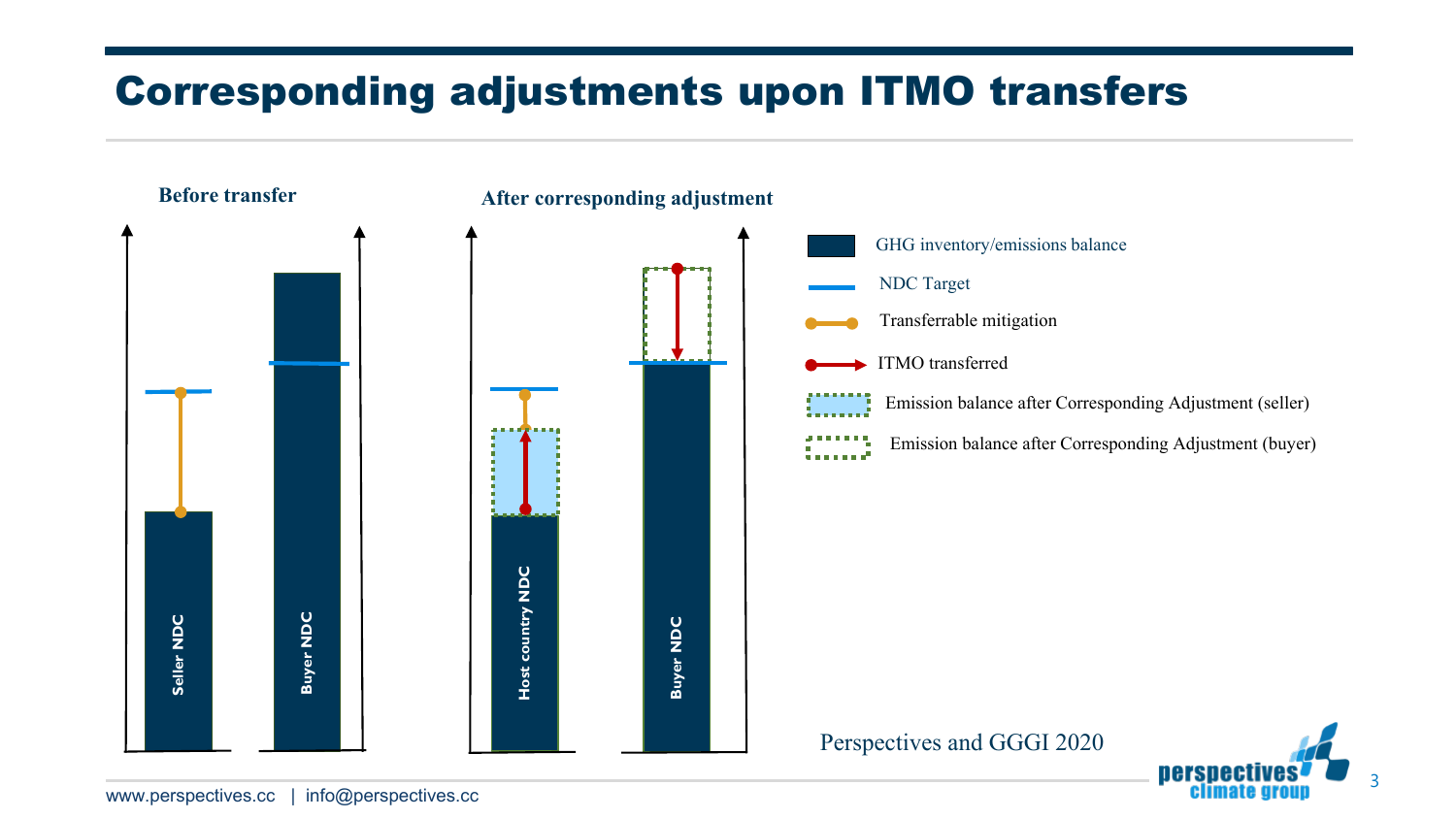**Reporting and review processes of Corresponding Adjustments**

**Source: Perspectives and [Climate Focus 2019](https://www.perspectives.cc/fileadmin/Publications/Climate_Focus_Perspectives_Corresponding_Adjustments_Art_6.pdf)**

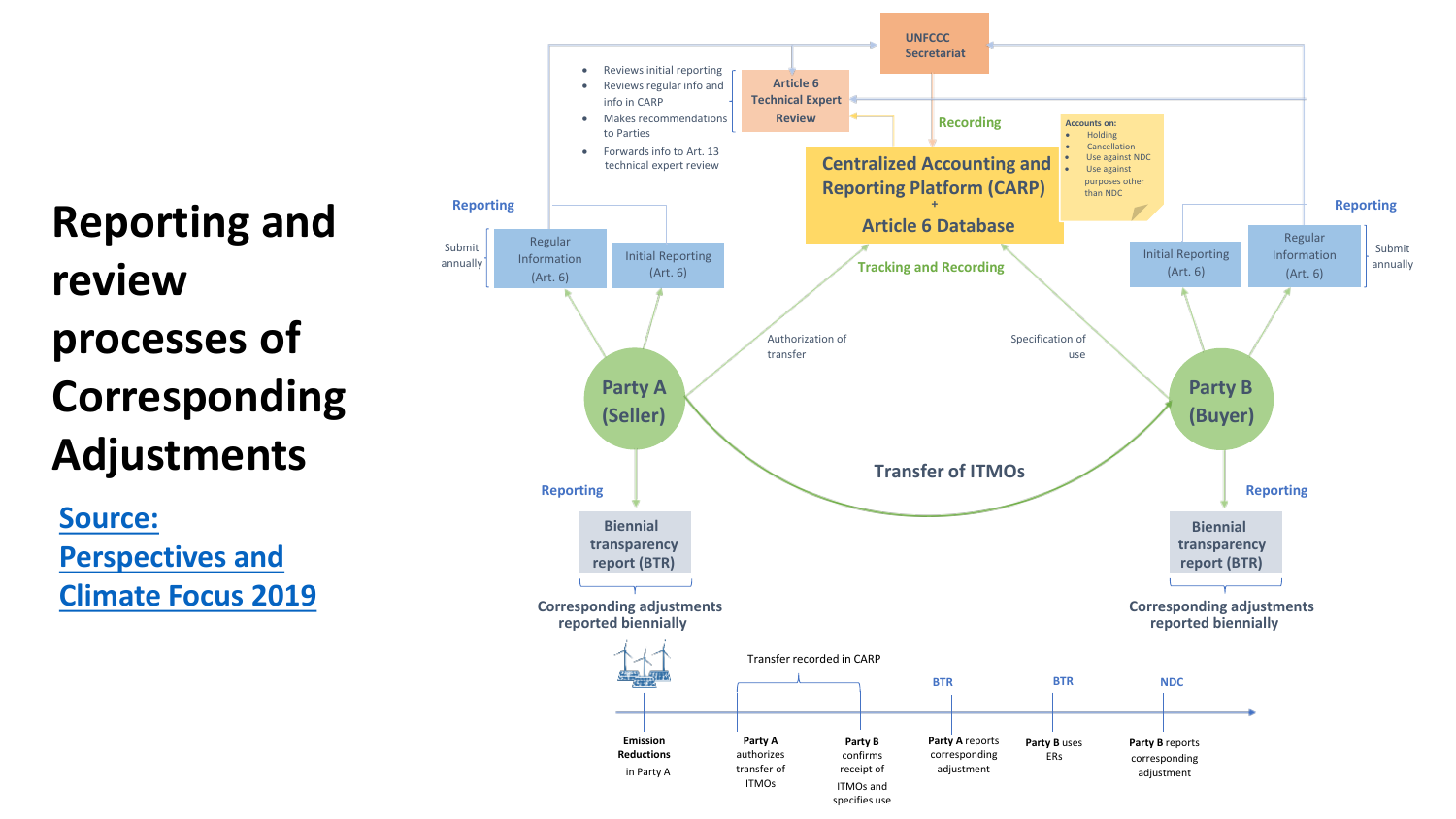# Risks related to ITMO transfers

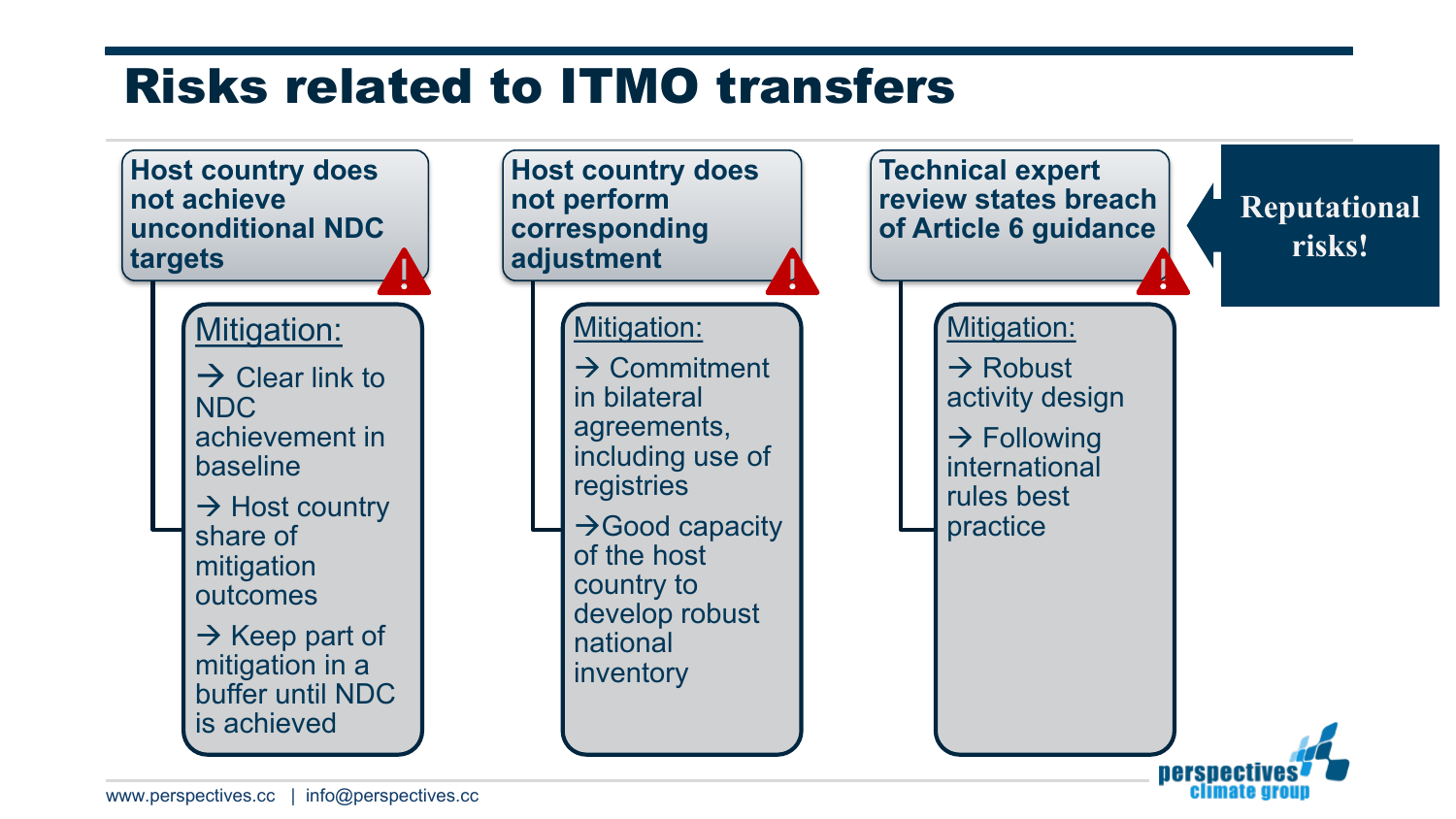#### Post-2020 project eligibility: Art. 6 additionality in an NDC world



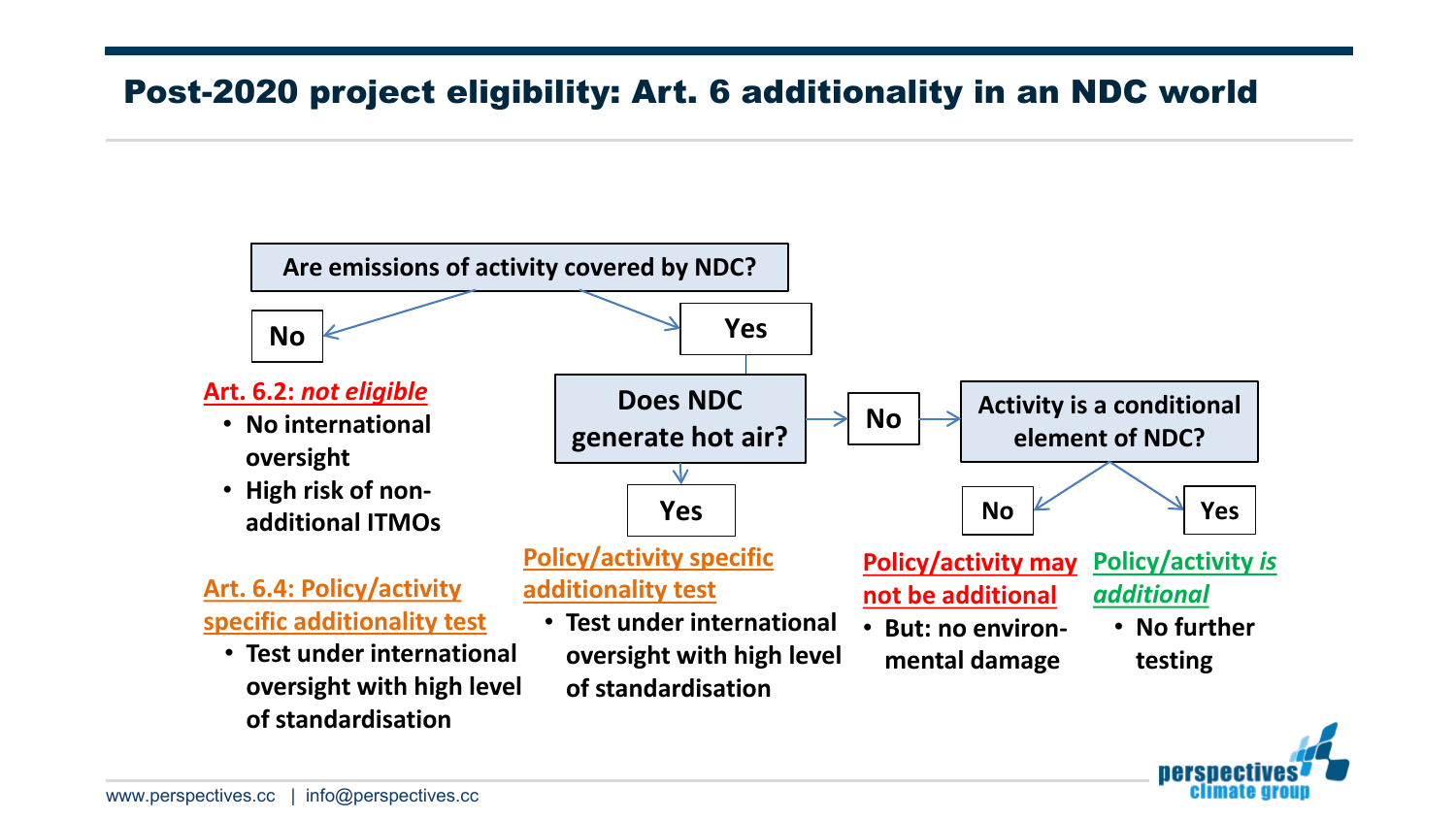## Relevance NDCs & CAs for private sector, East Africa

- Technical implementation of CAs currently unclear, but likely to be resolved over time
	- Host countries need to invest in capacity/infrastructure in a sustainable manner (resources?)
- Host country NDC targets fundamentally transform the incentive structure of the global carbon market, at least over time
	- Kyoto Protocol: identify cheapest mitigation options for export to other countries
	- Paris Agreement/NDCs: cheapest mitigation options should remain in country, carbon market should incentivize high cost mitigation options  $\rightarrow$  willingness to pay unclear
	- Additionality needs to be reinterpreted against NDC targets  $\rightarrow$  Project eligibility narrower

#### Differentiation of rules on NDC requirements results in preferential treatment for LDCs

- Low own contribution / higher share of conditional elements in NDC favourable for carbon markets
- Recommendations for a "no regret" approach by project developers, ahead of clear rules
	- Robust, conservative baseline setting, additionality testing and MRV, taking into account NDC
	- Apply Corresponding Adjustments to host country emissions balance for all ITMOs